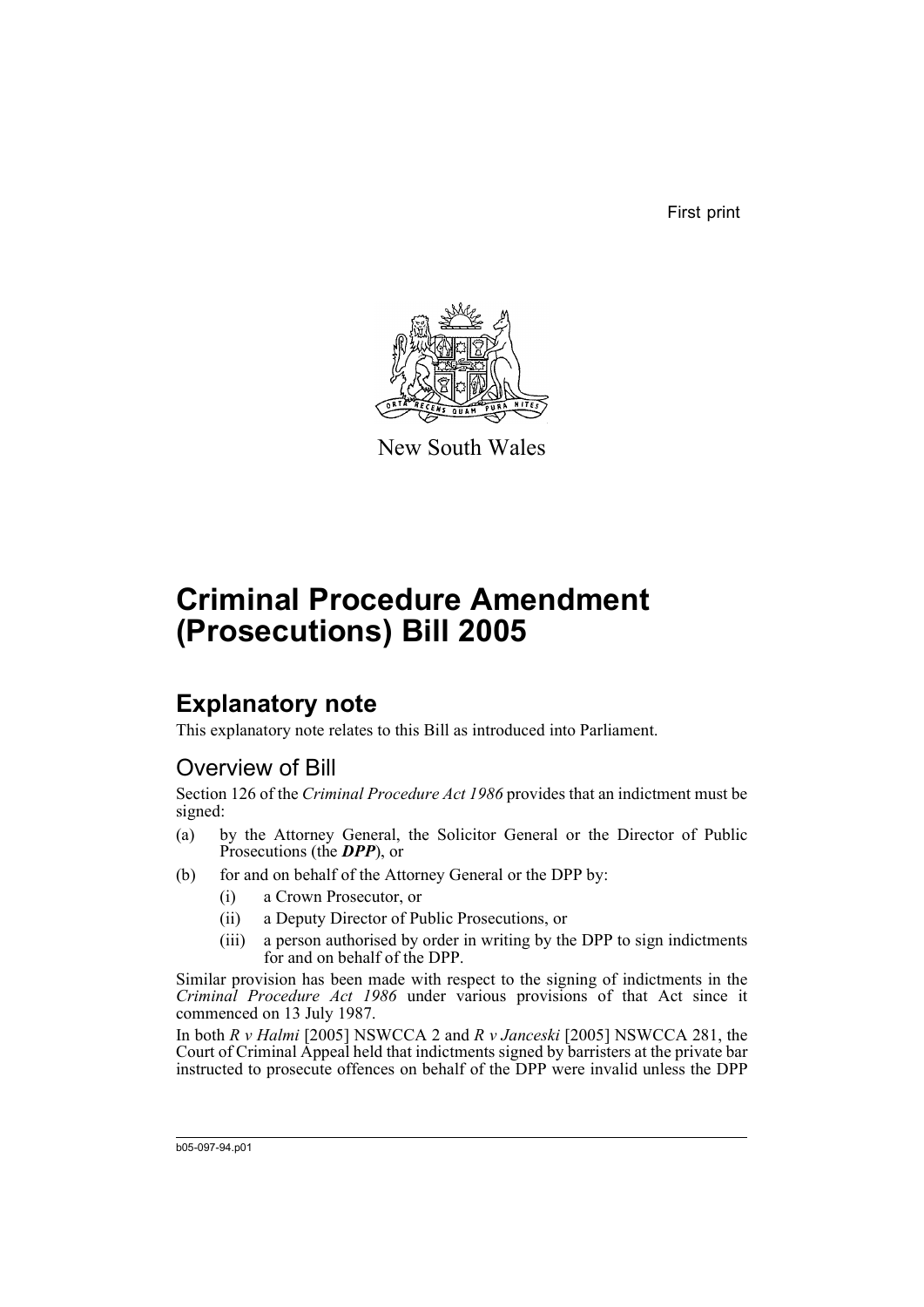Explanatory note

has also expressly authorised the barristers by order in writing under section 126 to sign the indictments.

The object of this Bill is to amend the *Criminal Procedure Act 1986*:

- (a) to validate both indictments of the kind that were held invalid in these cases and the criminal proceedings that related to such indictments, and
- (b) to provide that a failure by the DPP to authorise a private legal practitioner prosecuting a matter on the DPP's behalf to sign indictments does not make an indictment signed by the practitioner bad, insufficient, void, erroneous or defective.

### Outline of provisions

**Clause 1** sets out the name (also called the short title) of the proposed Act.

**Clause 2** provides that the proposed Act is taken to have commenced on the day on which this Bill was first introduced into Parliament.

**Clause 3** is a formal provision that gives effect to the amendments to the *Criminal Procedure Act 1986* set out in Schedule 1.

### **Schedule 1 Amendments**

**Schedule 1 [1]** amends section 16 (Certain defects do not affect indictment) of the *Criminal Procedure Act 1986* (*the Act*) to make it clear that a failure by the DPP to authorise a private legal practitioner prosecuting a matter on the DPP's behalf to sign an indictment does not make an indictment signed by the practitioner bad, insufficient, void, erroneous or defective.

**Schedule 1 [2]** amends clause 1 of Schedule 2 to the Act to enable the Governor to make regulations of a savings or transitional nature consequent on the enactment of the proposed Act.

**Schedule 1 [3]** inserts a new Part 9 in Schedule 2 to the Act. The provisions of the Part validate the following:

- (a) indictments that would otherwise be invalid only because they were signed during the relevant period by a prosecutor instructed to prosecute an offence on the DPP's behalf who was not authorised by order in writing to do so by the DPP under section 126 or any corresponding provision of the Act previously in force,
- (b) criminal proceedings (including the acquittal or conviction of the defendant or a sentence imposed on the defendant) based on such indictments.

The relevant period for the purposes of these provisions is the period commencing on 13 July 1987 (which is the day on which the Act commenced) and ending immediately before the day on which this Bill was first introduced into Parliament.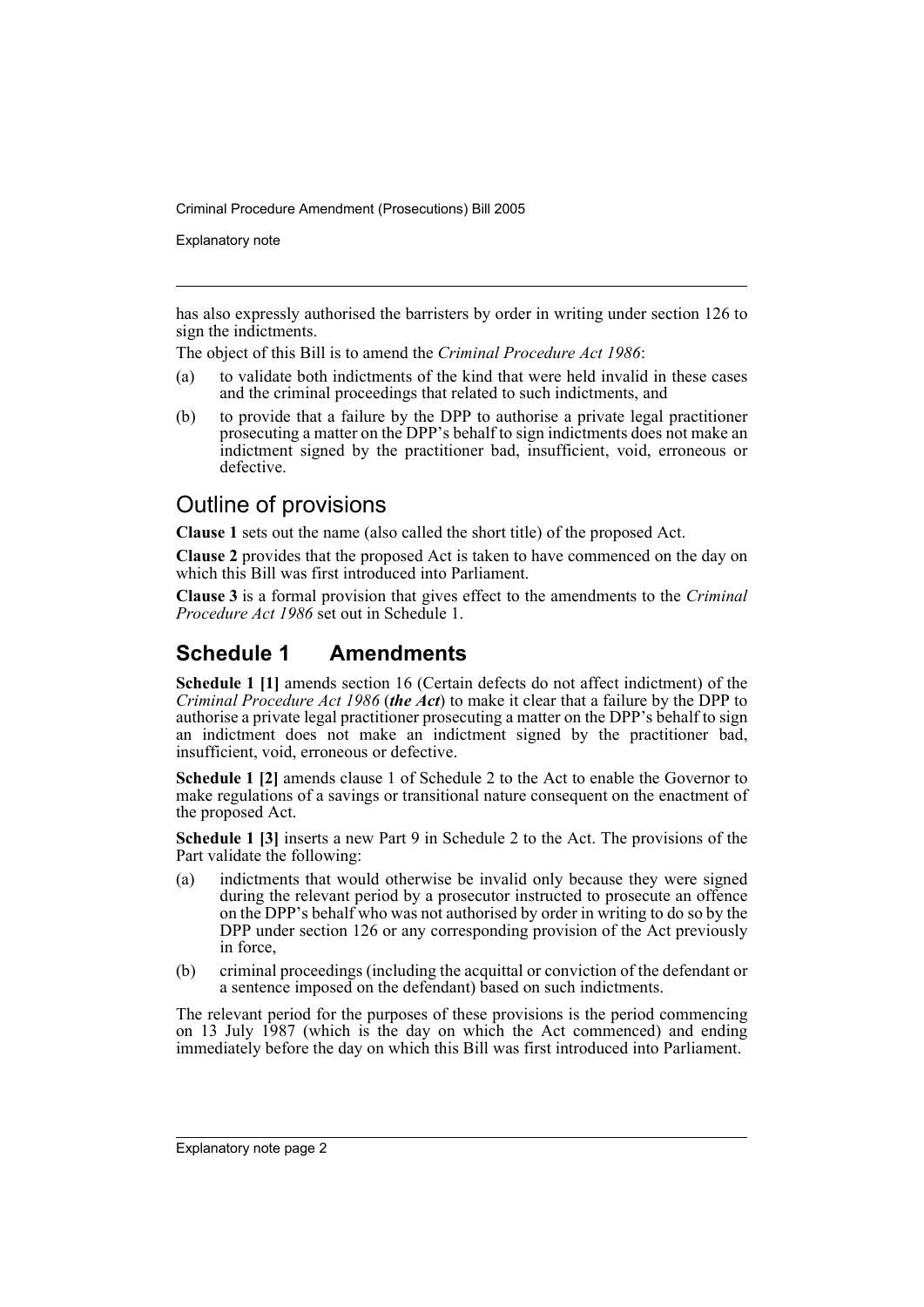Explanatory note

The new Part, however, makes it clear that these provisions will not operate to validate any indictments or criminal proceedings that have been held to be invalid or a nullity in a judgment, order or other decision of a court before the day on which this Bill was first introduced into Parliament.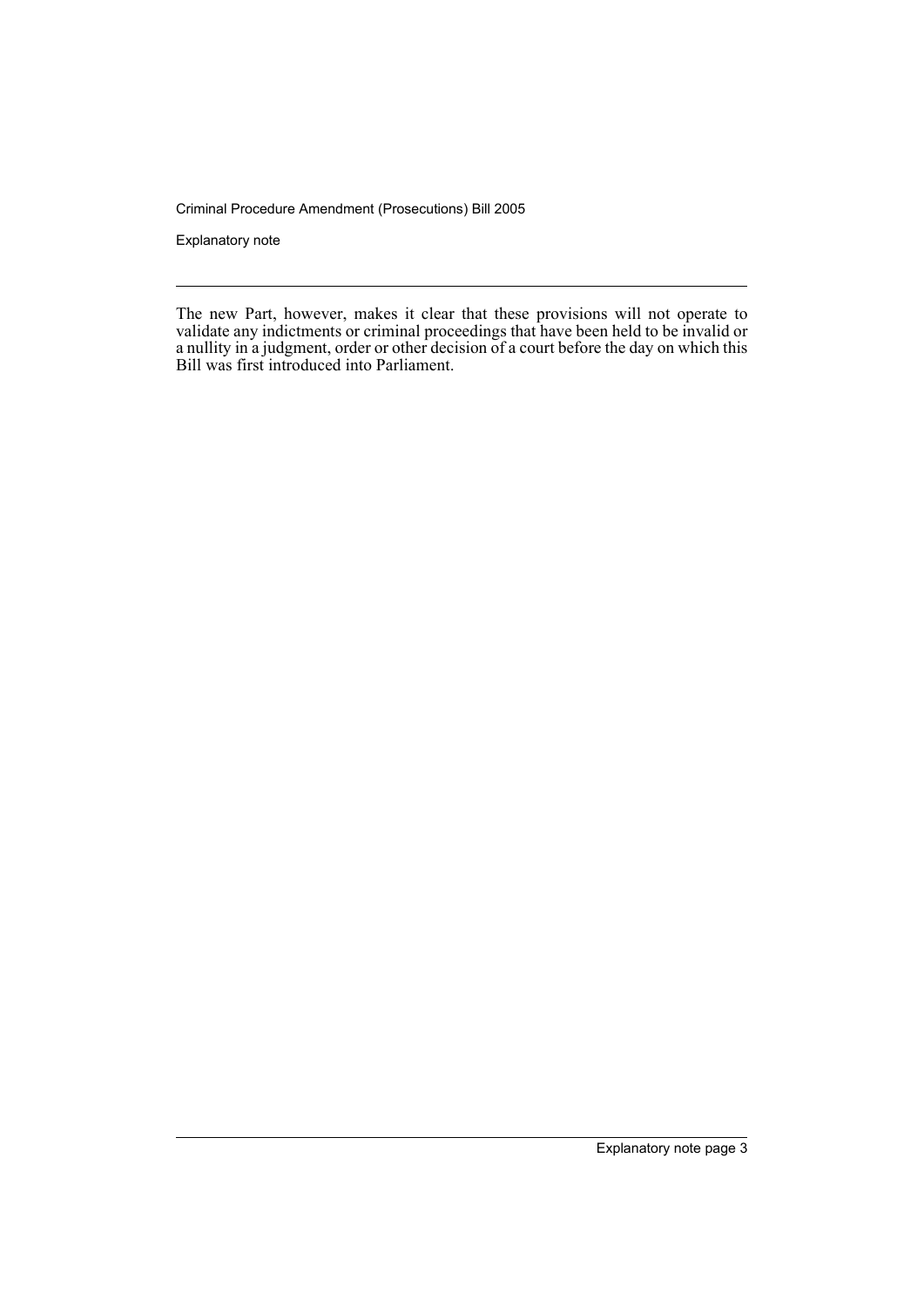Explanatory note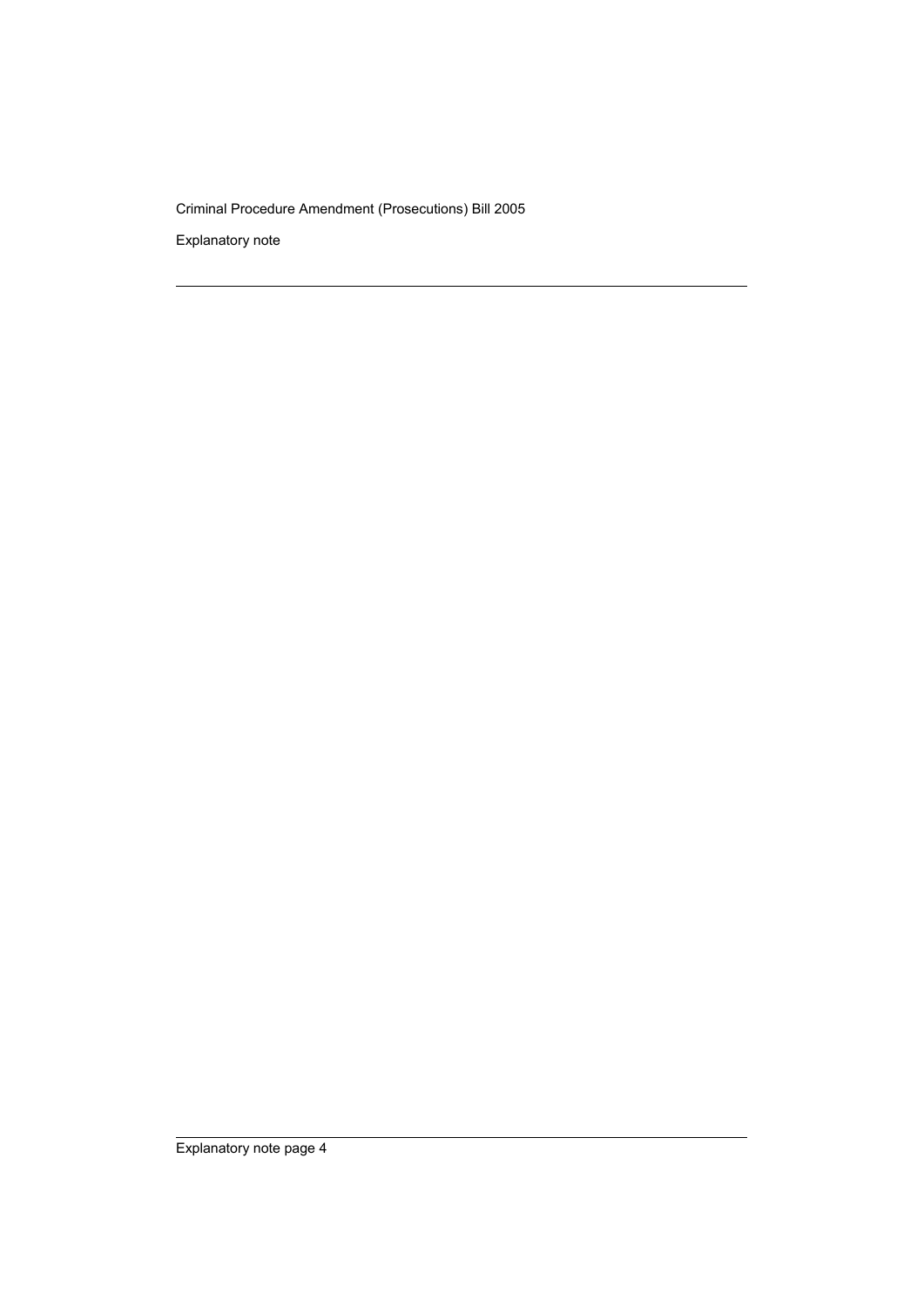First print



New South Wales

## **Criminal Procedure Amendment (Prosecutions) Bill 2005**

## **Contents**

|                                                   | Page |
|---------------------------------------------------|------|
| 1 Name of Act                                     |      |
| 2 Commencement                                    |      |
| 3 Amendment of Criminal Procedure Act 1986 No 209 | 2    |
| Schedule 1 Amendments                             |      |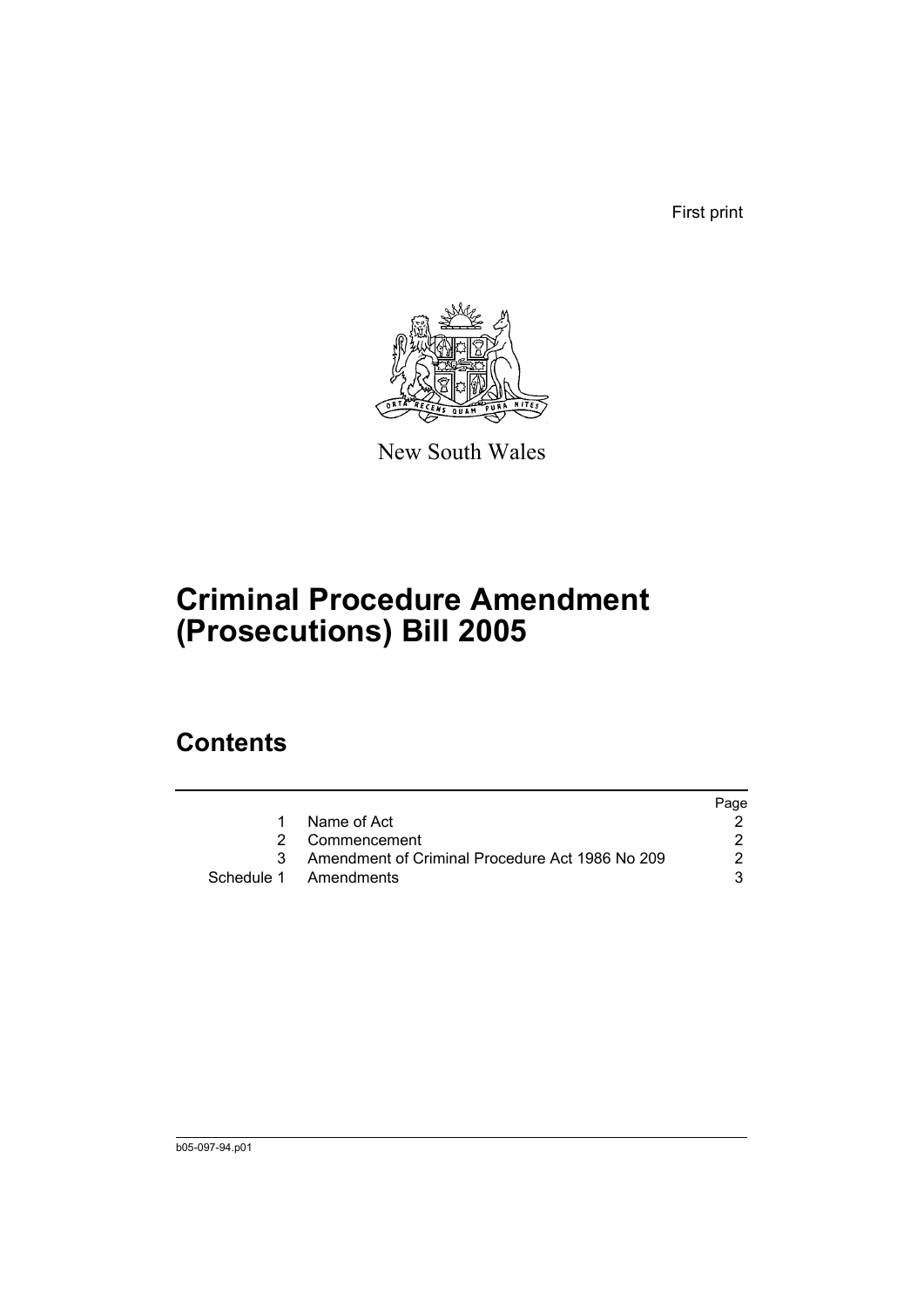Contents

Page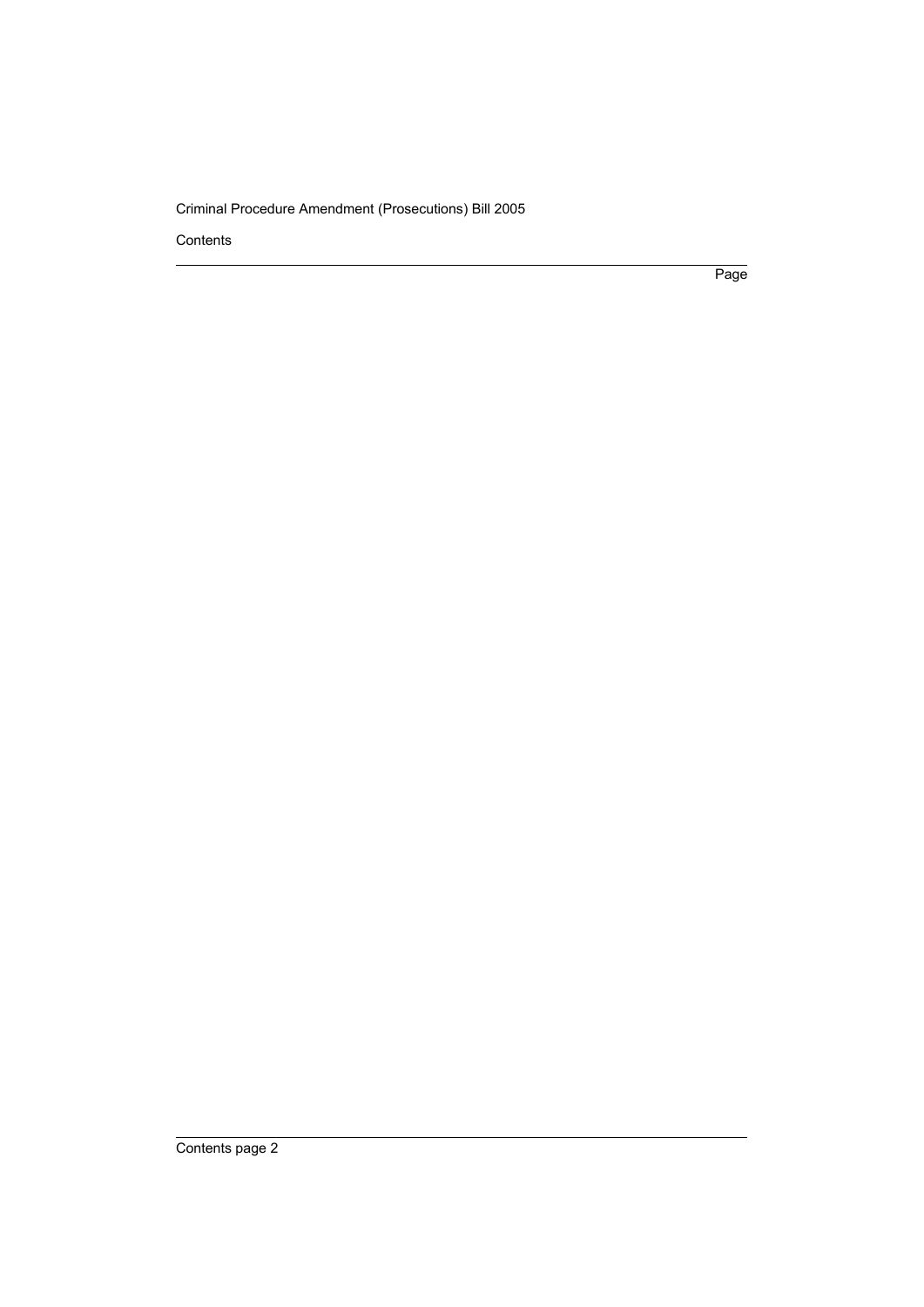

New South Wales

## **Criminal Procedure Amendment (Prosecutions) Bill 2005**

No , 2005

#### **A Bill for**

An Act to amend the *Criminal Procedure Act 1986* to validate certain indictments issued on behalf of the Director of Public Prosecutions and criminal proceedings based on such indictments; and for other purposes.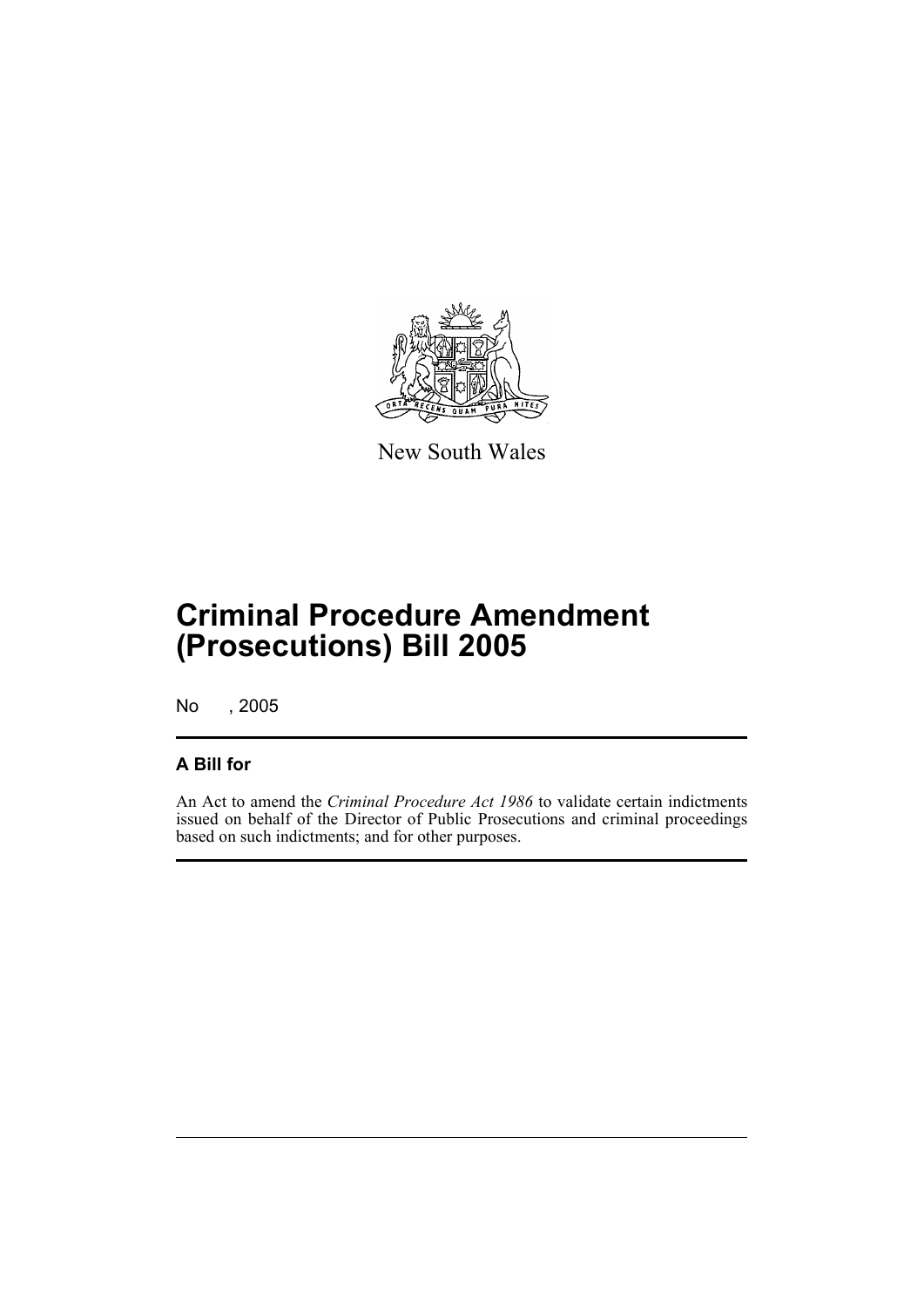<span id="page-7-2"></span><span id="page-7-1"></span><span id="page-7-0"></span>

|   | The Legislature of New South Wales enacts:                                                                             |                     |
|---|------------------------------------------------------------------------------------------------------------------------|---------------------|
| 1 | Name of Act                                                                                                            | $\overline{2}$      |
|   | This Act is the Criminal Procedure Amendment (Prosecutions)<br>Act 2005                                                | 3<br>$\overline{4}$ |
| 2 | Commencement                                                                                                           | 5                   |
|   | This Act is taken to have commenced on the day on which the Bill for<br>this Act was first introduced into Parliament. | 6<br>$\overline{7}$ |
| 3 | <b>Amendment of Criminal Procedure Act 1986 No 209</b>                                                                 |                     |
|   | The Criminal Procedure Act 1986 is amended as set out in Schedule 1.                                                   | 9                   |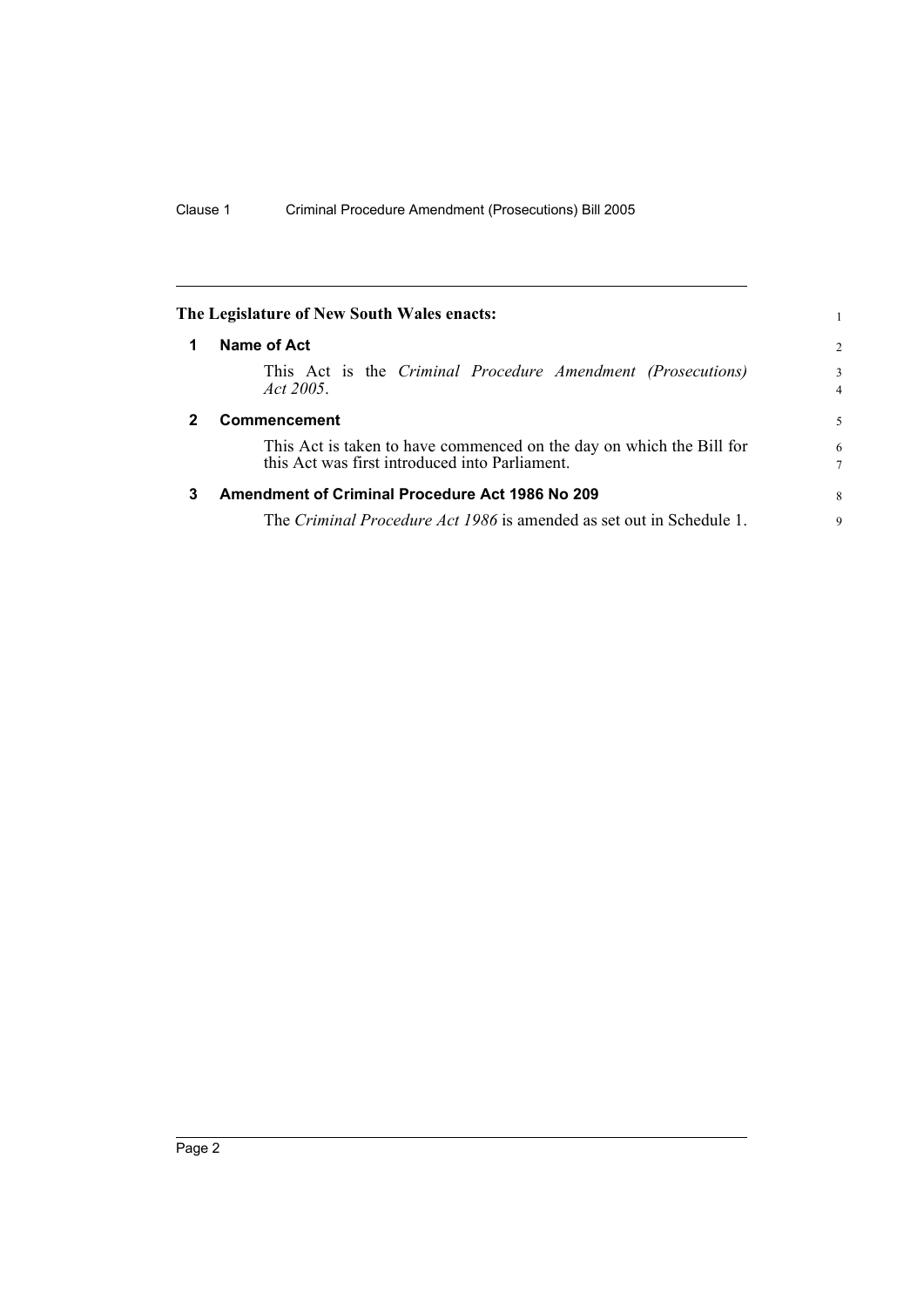Amendments Schedule 1

1

### <span id="page-8-0"></span>**Schedule 1 Amendments**

|     |                                                       |                                      |                    | (Section 3)                                                                                                                                                                                                                                                                                                                                                                | 2                                         |
|-----|-------------------------------------------------------|--------------------------------------|--------------------|----------------------------------------------------------------------------------------------------------------------------------------------------------------------------------------------------------------------------------------------------------------------------------------------------------------------------------------------------------------------------|-------------------------------------------|
| [1] | Section 16 Certain defects do not affect indictment   |                                      |                    |                                                                                                                                                                                                                                                                                                                                                                            |                                           |
|     | Insert after section $16(1)(h)$ :                     |                                      |                    |                                                                                                                                                                                                                                                                                                                                                                            |                                           |
|     |                                                       |                                      | (i)                | if the indictment was signed by a legal practitioner who has<br>been instructed to prosecute the proceedings to which the<br>indictment relates on behalf of the Director of Public<br>Prosecutions—for failure by the Director to authorise the<br>legal practitioner by order in writing under section 126 (2)<br>to sign indictments for and on behalf of the Director. | 5<br>6<br>$7\overline{ }$<br>8<br>9<br>10 |
| [2] | Schedule 2 Savings, transitional and other provisions |                                      |                    |                                                                                                                                                                                                                                                                                                                                                                            |                                           |
|     |                                                       | Insert at the end of clause $1(1)$ : |                    |                                                                                                                                                                                                                                                                                                                                                                            |                                           |
|     |                                                       |                                      |                    | Criminal Procedure Amendment (Prosecutions) Act 2005                                                                                                                                                                                                                                                                                                                       | 13                                        |
| [3] | Schedule 2, Part 9                                    |                                      |                    | 14                                                                                                                                                                                                                                                                                                                                                                         |                                           |
|     | Insert after Part 8:                                  |                                      |                    |                                                                                                                                                                                                                                                                                                                                                                            | 15                                        |
|     | Part 9                                                |                                      |                    | Provisions consequent on enactment of<br><b>Criminal Procedure Amendment</b><br>(Prosecutions) Act 2005                                                                                                                                                                                                                                                                    | 16<br>17<br>18                            |
|     | 46                                                    |                                      | <b>Definitions</b> |                                                                                                                                                                                                                                                                                                                                                                            | 19                                        |
|     |                                                       |                                      |                    | In this Part:                                                                                                                                                                                                                                                                                                                                                              | 20                                        |
|     |                                                       |                                      |                    | <i>applicable signing provision</i> means section 126 or any<br>corresponding provisions of this Act previously in force that<br>applied to the signing of indictments at the time concerned.                                                                                                                                                                              | 21<br>22<br>23                            |
|     |                                                       |                                      |                    | <i>introduction day</i> means the day on which the Bill for the<br>Criminal Procedure Amendment (Prosecutions) Act 2005 was<br>first introduced into Parliament.                                                                                                                                                                                                           | 24<br>25<br>26                            |
|     |                                                       |                                      |                    | <i>relevant period</i> means the period commencing on 13 July 1987<br>and ending immediately before the introduction day.                                                                                                                                                                                                                                                  | 27<br>28                                  |
|     | <b>Validation of certain indictments</b><br>47        |                                      |                    |                                                                                                                                                                                                                                                                                                                                                                            |                                           |
|     |                                                       | (1)                                  | where:             | This clause applies to an indictment signed by a legal practitioner<br>during the relevant period that purports to be signed for and on<br>behalf of the Director of Public Prosecutions in circumstances                                                                                                                                                                  | 30<br>31<br>32<br>33                      |